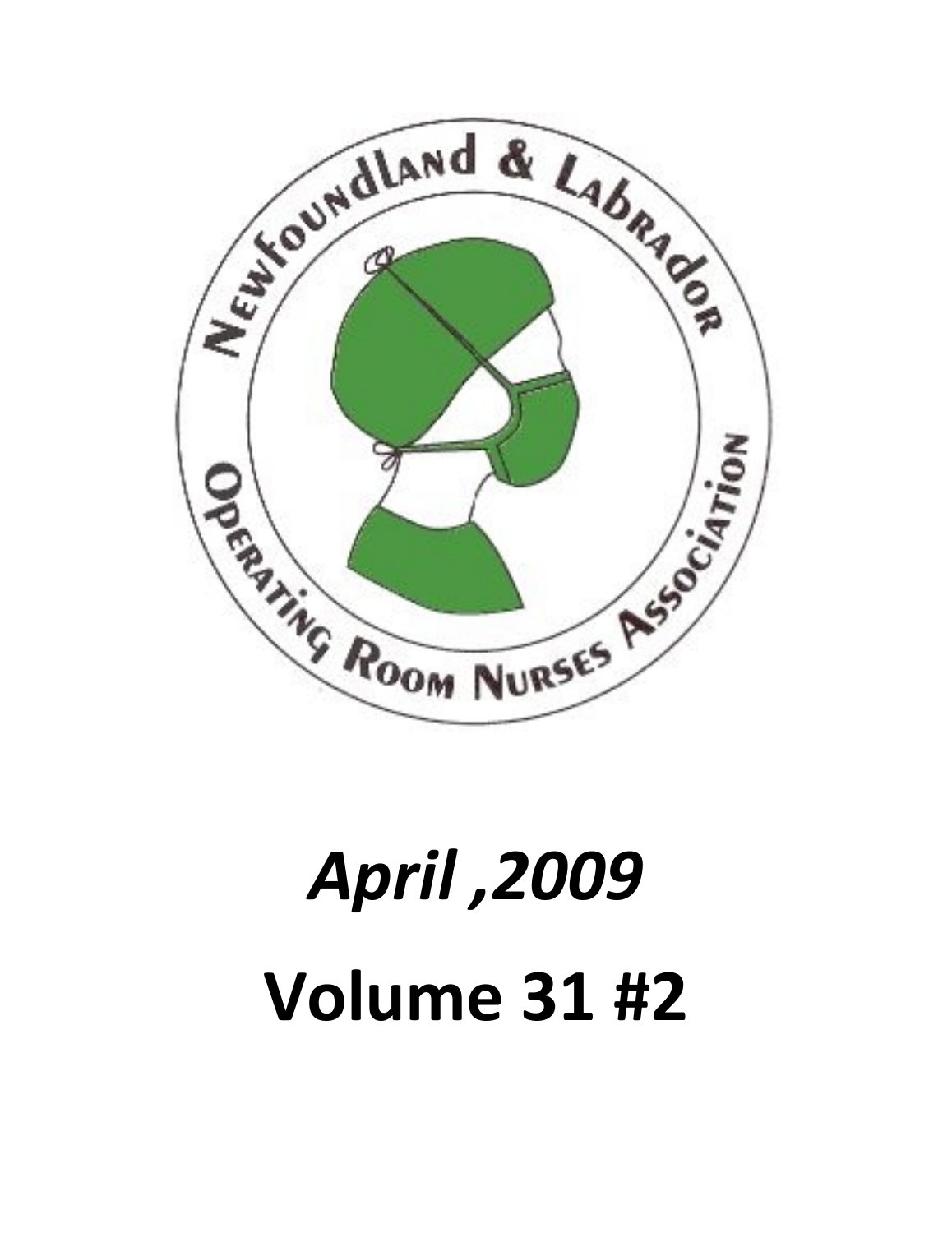Hello fellow N&LORNA members, welcome to spring. I am not sure have, in our neck of the woods the skidoos are still running, BUT tem sun shines.

Time is quickly approaching for the ORNAC National Conference Newfound labelband or. I commeted the Comme Ellsworth and Margot Walsh committees for all their hard @pekcammdnotedincation. the amount of wor volunteer hours that go into making a conference of this magnitude a indeed one of those committee members. As we know too well living geographic allenged. On behalf of each N&LORNA member I thank you commitment. I have no doubt our conference will be a huge success.

The national ciosing on-witting efor dothmeation in this be used at  $\mathbf{s}_1$  in give change with  $\mathbf{s}_2$  is the use of  $\mathbf{s}_1$ week forsdaraw prizes. If you want to add a little tastwact of yobour comm it. This is also an opportunity for those N&LORNA members who are the national conference preparationd rotawe into net at an and the inserts will be sent into the persons responsible for donations and preparing the Val Timlade by illey 53 @yaholo.ca box by angentless @nf.sympitatyior or . brave something you d like to contribute. It would be nice to have items that represe

Congratulations Peoddlobera mete eiving the 2008 N&LOORNBAunAs name iosad Awa and Scholarships. A reminder to members, the deadline. for the 2009 Please send your application Gotroen Mar Poitc Walsh or mation for this award Price. In the Subsection of  $\mathbb{R}$  in the serve in the serve in the serve in the serve in the serve in the serve in the serve in the serve in N&LORNA RuRles and and Binder which is also posted on the N&LORNA we N&LORNA website you must log onwtwowt.hoernCaReNcAaC website,

The executive would like to thank the N&LORNA members who sent National Conference draw and congGrat**ulbahtne sKaamedh HAeGaldroeny** edWiells of Brook the two delegates who were Csoenlet the attend th

ARNNL with the help from RNFAs across the province have draft statement. This is presently in revii**ewh beat funded** be released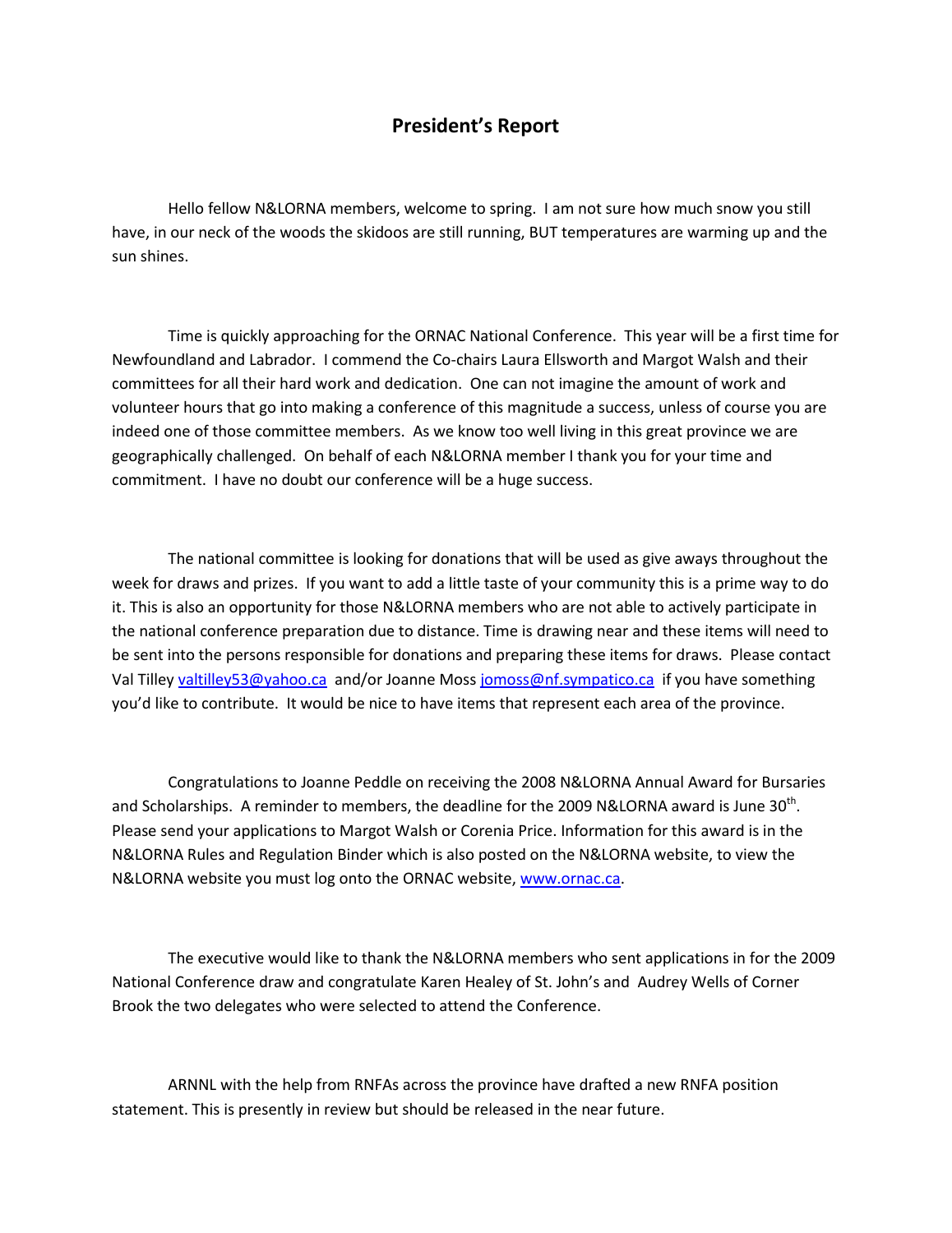The World Health Organization (WHO) worke**d di**elaag**s** nothy afoSraaloop pi Surgery Checklist. This checklist was placed in hospitals in eight c demonstrated how its use during major operations eclaantelool wollen the surgery incidence of  $\alpha$ and complications by heanek shiod the television show ER, millions of pe new surgical checklist in use. To view this checklist in action it can Timessee the link below. It takes a biattoohloasshountd aydowerhavent to move fir Make sure you watch the entire clip. What a way to promote the Saf http://watch.ctv.ca $\sqrt{6}t$  exaction  $\frac{2}{37}$  -1501 -1501 -1501 -1501 -1501 -1501 -1501 -1501 -1501 -1501 -1501 -1501 -1501 -1501 -1501 -1501 -1501 -1501 -1501 -1501 -1501 -1501 -1501 -1501 -1501 -1501 -1501 -1501 -1501

 $N$ &LORMAGMs will be held during the Nation  ${}^{\text{t}}$ alTi $\Omega$ moenfweirlelnb $\infty$ e loinmitteanonte and the priority will be svas the figure of the conservation at has been completed we wi into other business. Please take some time to think **Padooidtenthe follov** Public RelatiPomes, id Veine Education, Treasurer/SE decuta Ny& a DoRNP Aesi Reunde an Regulations outline the responsibility for each of these roles. Ea R&R on a CD at the C 000& r ABG Moknand a copy of the manual is posted website. You can also dontace seemy  $\mathbf e$  and contive if you have any questions relations relations relations relations relations relations relations relations relations relations relations relations relations relations r these positions.

Over the past 18 months one of my greater challenges has been N&LORNA members. I hana bei aaddrentot the 78 et lecasset meta id fs thhounce back to me. We presently have a membership of 101 this means the receive updates and newsletters. If you know of mail mach do rears a whor diaes not been receiving updati**es** information.e t

Applications for renewal has been posted on the N&LORNA webs newsletter. Please note there have been a couple of changes made motions approved at the past oth Man AGM en you samply for your new mem you have manil eaddress it is printed clearly on the form. Sometimes it This is our main communication network.

The executive continue to meetem onethily ovuia have any fequestions f anyone of the executive please do not hesitate to contact them.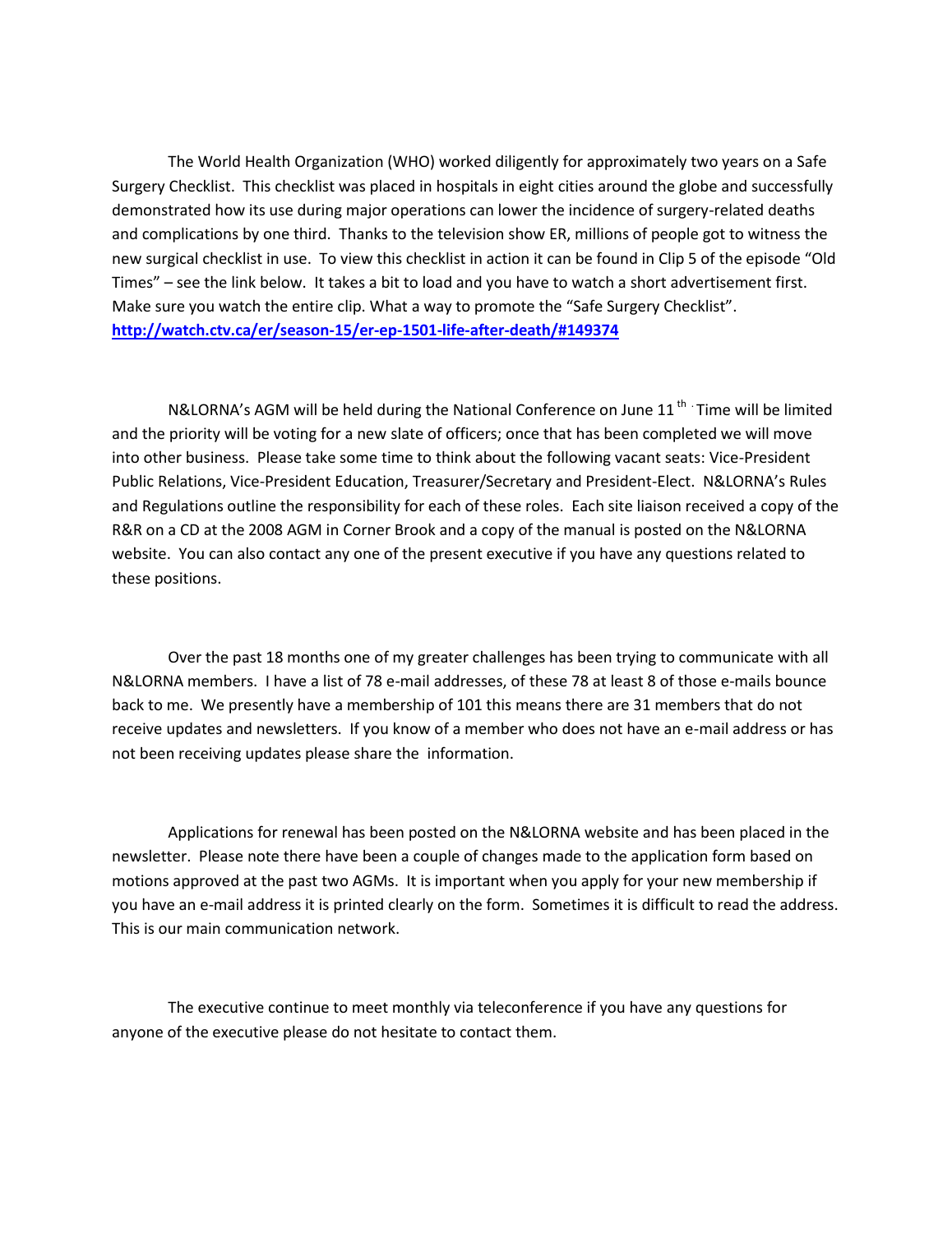President Ellaerogtot Whandshsh @nl.rogers.com VPE ducatid annifer id rolong g 9 @hotmail.com VPPublic Relation incse Rnocochhee @healthwest.nf.ca SecretTarrey a suller udy Bratoob and you healthownest.nf

Due to work commitments Sue Pardy our past President stepped dow

Sincerely,

Corenia Price RN CPN(c)

President N&LORNA

[corenia@gm](mailto:corenia@gmail.com)ail.com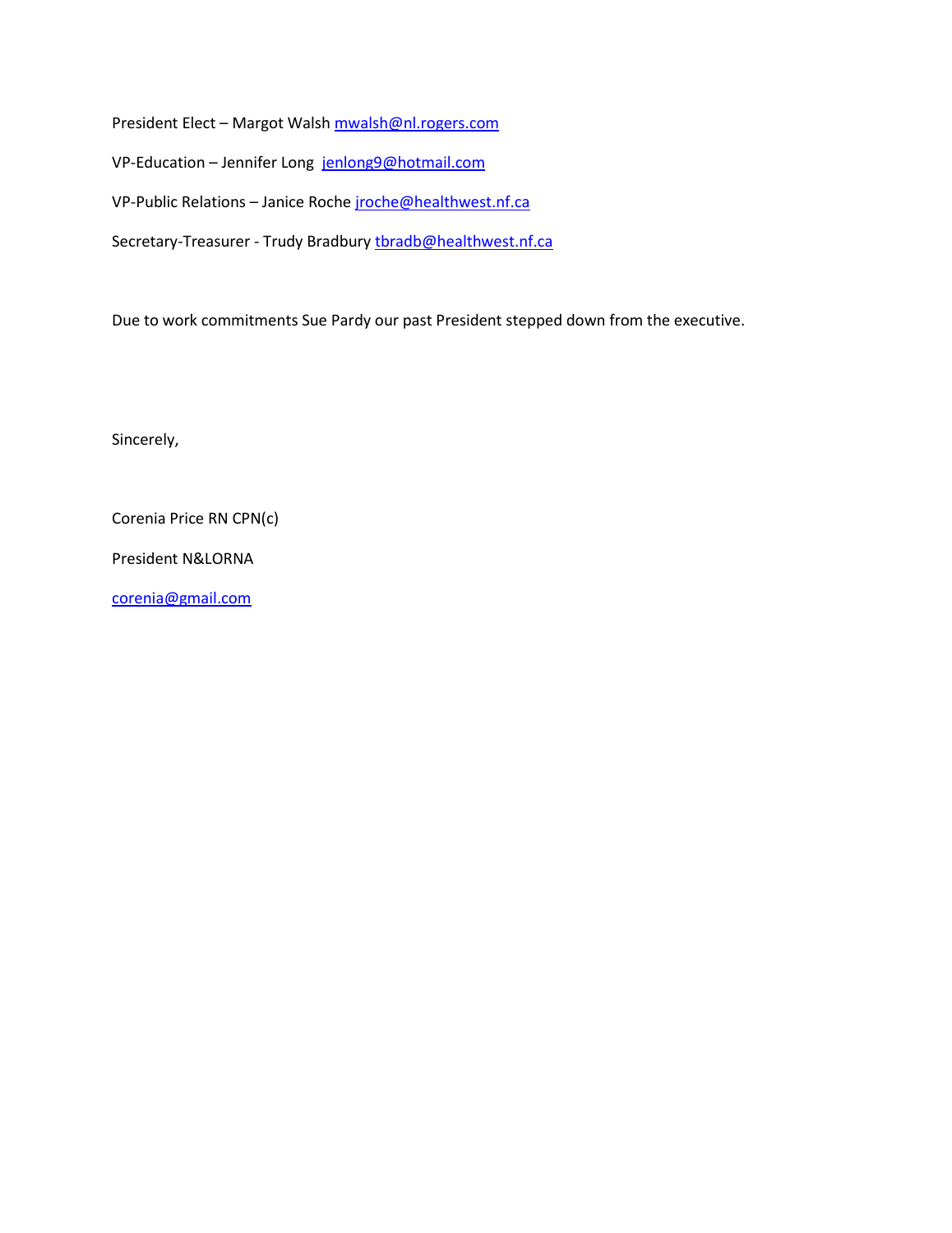| OPERATING ROOM NURSES ASSOCIATION OF CANADA<br>&<br>Schoundland & Labour<br>NEWFOUNDLAND AND LABRADOR OPERATING ROOM<br><b>NURSES ASSOCIATION</b><br>Association<br><b>SPRING ROOM NURSES</b><br><b>APPLICATION FOR MEMBERSHIP</b><br><b>JULY 1 ____ TO JUNE 30 ____</b> |                             |                                     |                |  |
|--------------------------------------------------------------------------------------------------------------------------------------------------------------------------------------------------------------------------------------------------------------------------|-----------------------------|-------------------------------------|----------------|--|
| <b>Name</b>                                                                                                                                                                                                                                                              |                             | <b>CNA Certification No. / Year</b> | <b>ARNN No</b> |  |
|                                                                                                                                                                                                                                                                          |                             |                                     |                |  |
|                                                                                                                                                                                                                                                                          | <b>Address</b>              |                                     |                |  |
|                                                                                                                                                                                                                                                                          |                             |                                     |                |  |
| City                                                                                                                                                                                                                                                                     |                             | <b>Postal Code</b>                  |                |  |
| Work ( )<br>Home $(\quad)$                                                                                                                                                                                                                                               |                             | Work( )                             | Home $(\quad)$ |  |
| Telephone No.                                                                                                                                                                                                                                                            |                             |                                     | Facsimile No.  |  |
|                                                                                                                                                                                                                                                                          |                             |                                     |                |  |
| Necessary for membership communication print clearly                                                                                                                                                                                                                     |                             | e-mail address                      |                |  |
|                                                                                                                                                                                                                                                                          |                             |                                     |                |  |
| Employer/Hospital                                                                                                                                                                                                                                                        |                             |                                     | Location       |  |
| Please check one in each column:                                                                                                                                                                                                                                         |                             |                                     |                |  |
|                                                                                                                                                                                                                                                                          | <b>ACTIVE</b>               |                                     | <b>RENEWAL</b> |  |
| ORT __                                                                                                                                                                                                                                                                   | <b>ASSOCIATE with CORNJ</b> | $\sim 100$                          | NEW MEMBER     |  |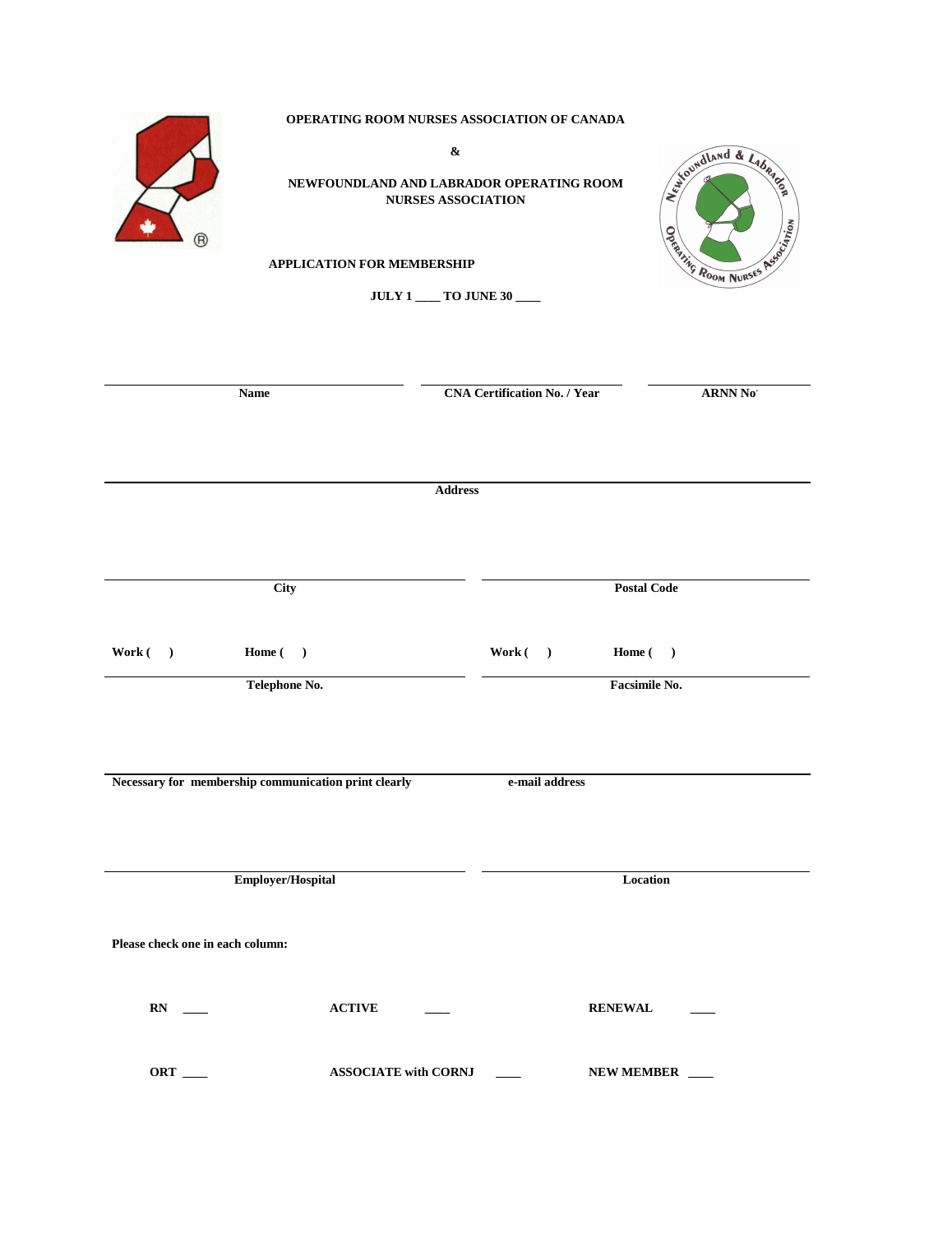**ASSOCIATE without CORNJ \_\_\_\_**

**HONOURARY \_\_\_\_**

**FEES**

**The \$35.00 membership fee includes a subscription to the Canadian Operating Room Nurses Journal Renewal fees submitted after June 30th will be subjected to a \$5.00 late fee.**

**ACTIVE: Registered Nurses who function in the perioperative setting.**

**FEE: \$35.00**

**ASSOCIATE: Operating Room Technicians, Recovery Room Nurses, Former N&LORNA members. FEE: \$35.00**

**ASSOCIATE: Operating Room Technicians, Recovery Room Nurses, Former N&LORNA members.**

**FEE \$11.32 ( You do not receive the Canadian Operating Room Nurses Journal)**

**HONOURARY: Approved by the Executive; confirmed at AGM**

**FEE: \$0.00**

*The membership deadline is June 30th. Failure to meet the payment deadline shall result in the forfeiture of all voting rights and other membership privileges.*

*Make cheque payable to N&LORNA and forward to Secretary-Treasurer.*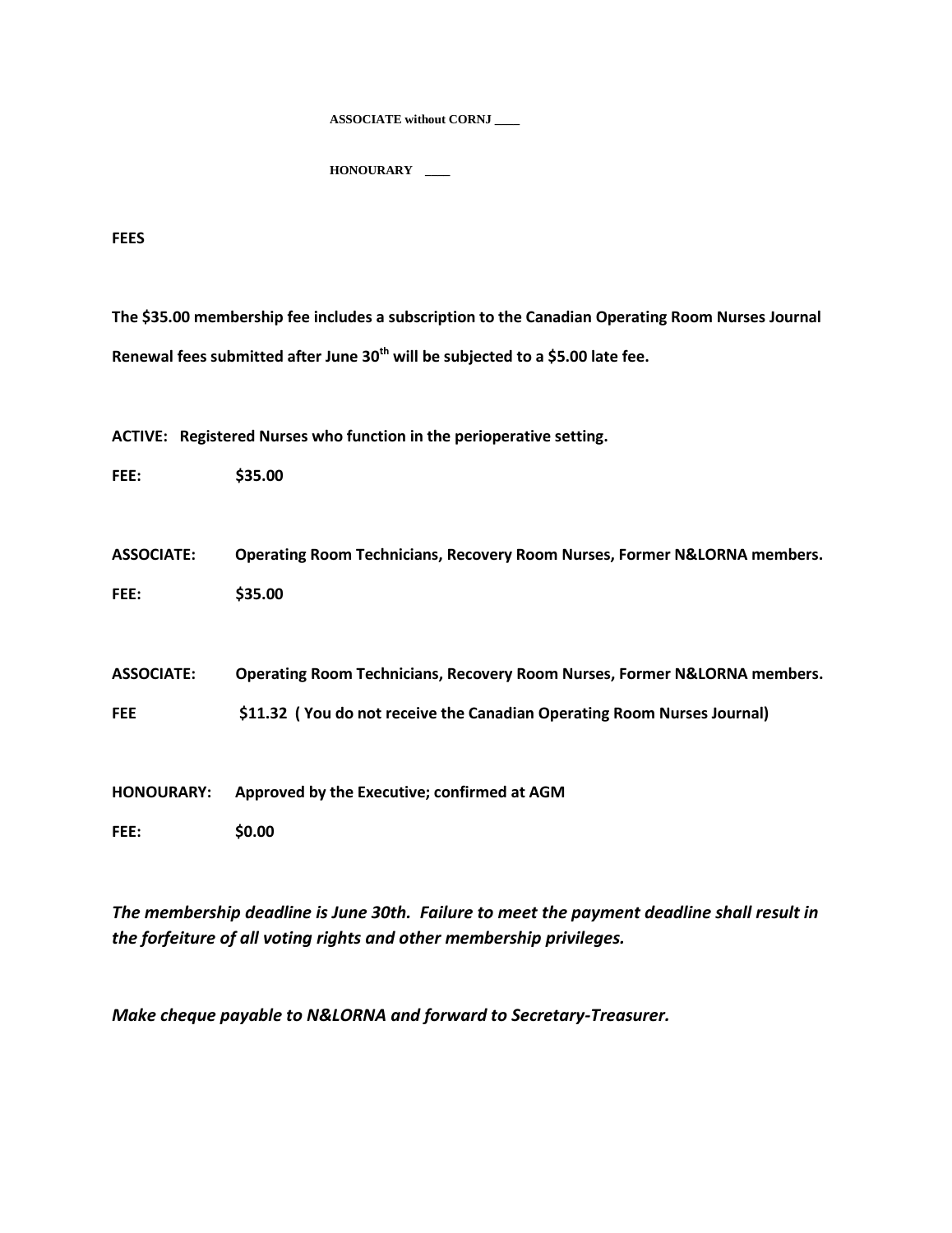## VP EDUCATION REPORT APRIL 2009

Hello to all N&LORNA members,

My two year term as VP Educmation ent will addeful soon. The opportunity of serving on the only the serving on  $s$ Provincial Executive. I have enjoyed this experience very much, and and our members for their support.

The ORNAC National Conference hosted 122y 2 @ 09 Straind or hmc e from Tuikly 2 7 approaching. Time flies so fast. I know that all who attend will find enriching. There is truly something for everyone.

 $ORNAC$  standards  $M\boxtimes N$  and  $M$  is a that is the rasy alie at the National Conference. For  $M$ information www.tornac.ca

This year there was one applicant for the Post basic Program in Per applicant is waiting to compriple the  $\overline{F}$  in  $\overline{F}$  in  $\overline{\phi}$  ric  $\overline{F}$  is a completed the Operating Room Technician Course in April 2008, and seven LPN s are presently enro The RNFA program had one person complete the General Surgery opt two RN is fit the HSC presently enrolled in the Cardiac specialty, with a in the near future. One person from Ontario is presently enrolled in possibility of two RN s from Queebread Surgeling gopntion heinGermid April.

There were eight people in 2008 who became perioperative certified, first time while five of the eight renewed their certification. There a nurses athes sountry, perioperative nurses make up 10.3% of the total

Just a reminder the ARNNL AG-2014 w 20009 antethel Annes 222nd Culture Cent Brook.

I am enclosing some information reigarredaihloy fsioen einhting OCR thlitnk about happen anywhere, anytime.

See you in june at our National Conference. It will be a time to reme

Sincerely yours, Jennifer Long VP EDUCATION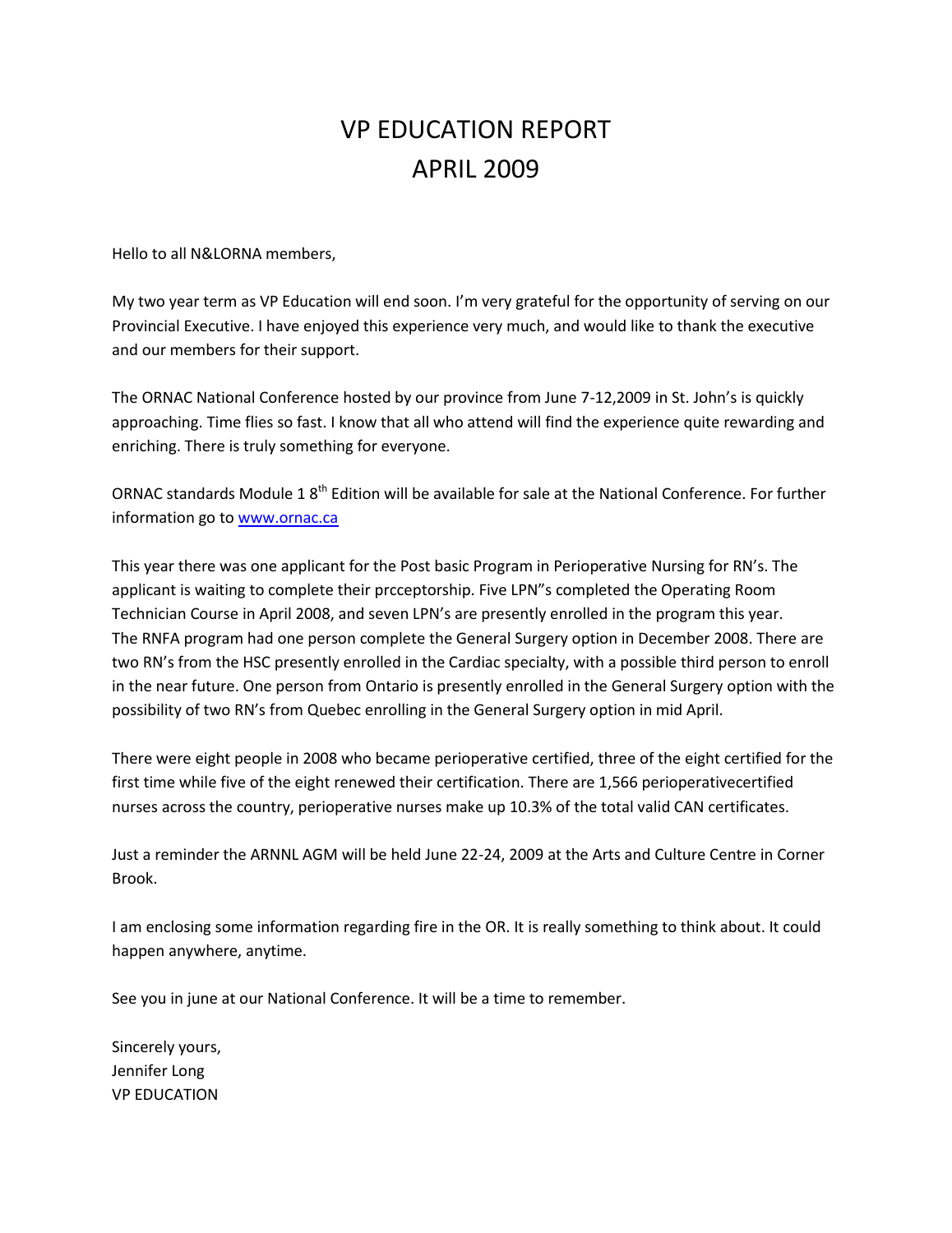## Fire In The OR

Fire in the OR can be very devastating for all involved. The patient, surgical team and even the facility itself. Every OR has the main ingredients necessary to start a fire. The fire triangle-heat,air,and feul. Education is the key. Communication is a must between the surgeon and the anaesthetist since they control two of the primary elements. Prevention and preparedness is essential for all of the surgical team.

Here are some things to think about and maybe incorporate into your OR

- Follow REACT remove occupants
	- ensure doors are shut
	- activate the alarm
	- call switchboard (operator)
	- try to extinguish fire (if possible)
- ensure OR has an evacuation plan-which door? Plan to evacuate anaesthetized patient? On OR table? Stretcher? Blanket
- ensure all staff have regular practice drills and information sessions.
- Staff must have assigned daily fire duties
- Ensure staff are knowledgeable regarding locations and use of fire exits, pull stations, fire hoses, fire extinguishers
- Knowledge of various types of fire extinguishers and uses: Type A – water (ordinary combustables) Type ABC – dry chemicial ( all purpose extinguisher-ordinary combustables, flammable liquids & electrical sources)
- Ensure each OR has an Ambu bag, O2 tank available if need to evacuate patient
- Educate staff on various scenarios in which fires can occur in the OR
- Educate staff on ways to prevent fires from occurring such as faulity electrical equipment, electrosurgicial safety, handling of light cords
- Knowledge of laser safety
- Ensure staff are aware of location of medical gas shutoff valves
- Keep corridors clear of any obstacles

I am including some scenarios which hopefully will further provide information of what may cause a fire and what to do if one occurs.

1. You are in a case with DR. A doing a tracheotomy when an airway fire occurs. It spreds to the drapes and bed linen.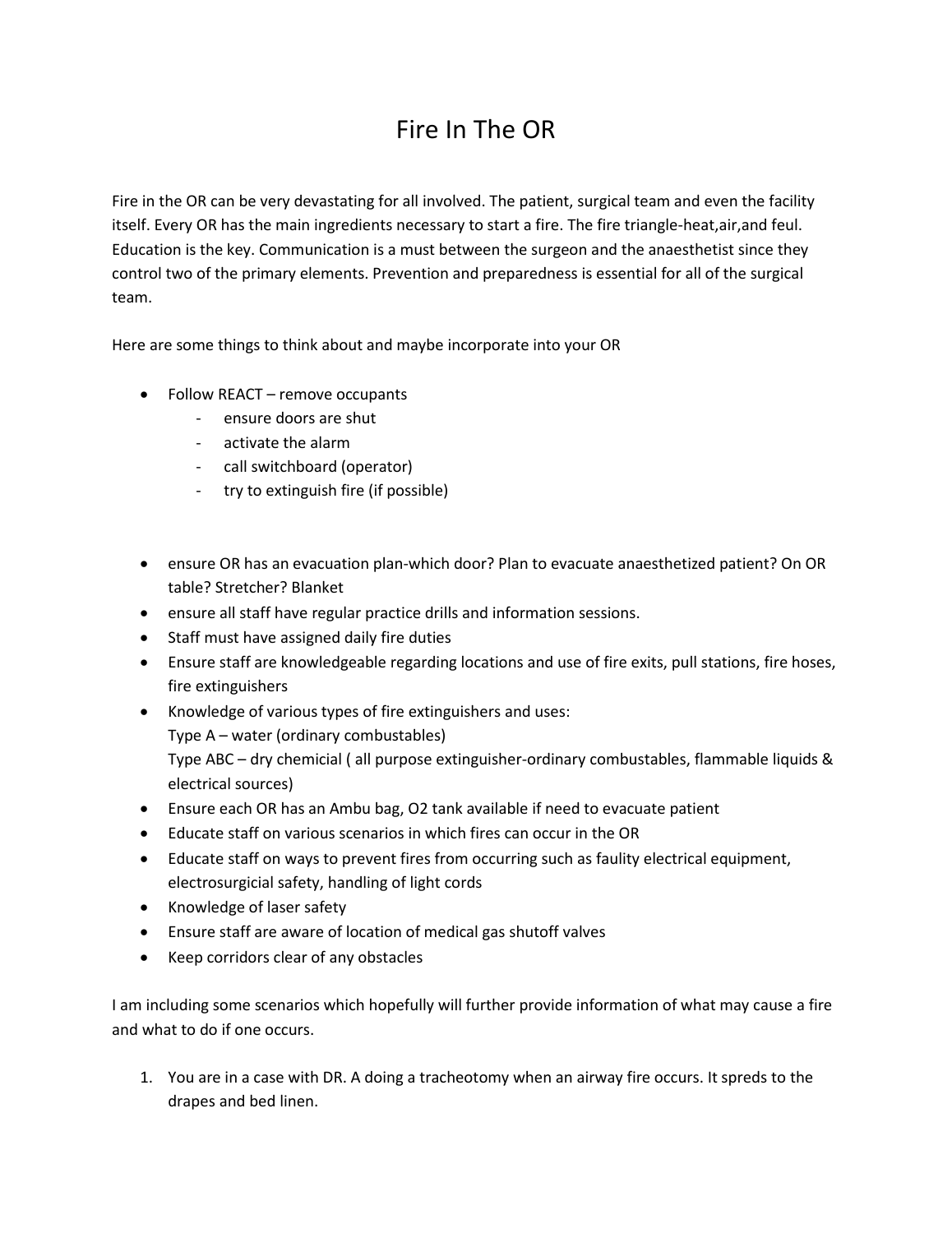- 2. During a case in the evening, housekeeping alerts you to a fire in the sterile corridor. You had just prepped your patient. What will you do?
- 3. You are in a case with Dr. B. The cautery was inadvertently pressed which the caught the drapes on fire. What are your next steps?
- 4. Prep solution pooled, causing a fire when in contact with a fiberoptic cord. What do you do?
- 5. There is an explosion outside your OR suite. Smoke and fire spread quickly.
- 6. You are in the middle of a bowel resection. The evacuation fire alarm rings. What do you do first?

These are just a few possible situations in which a fire can occur. BE PREPARED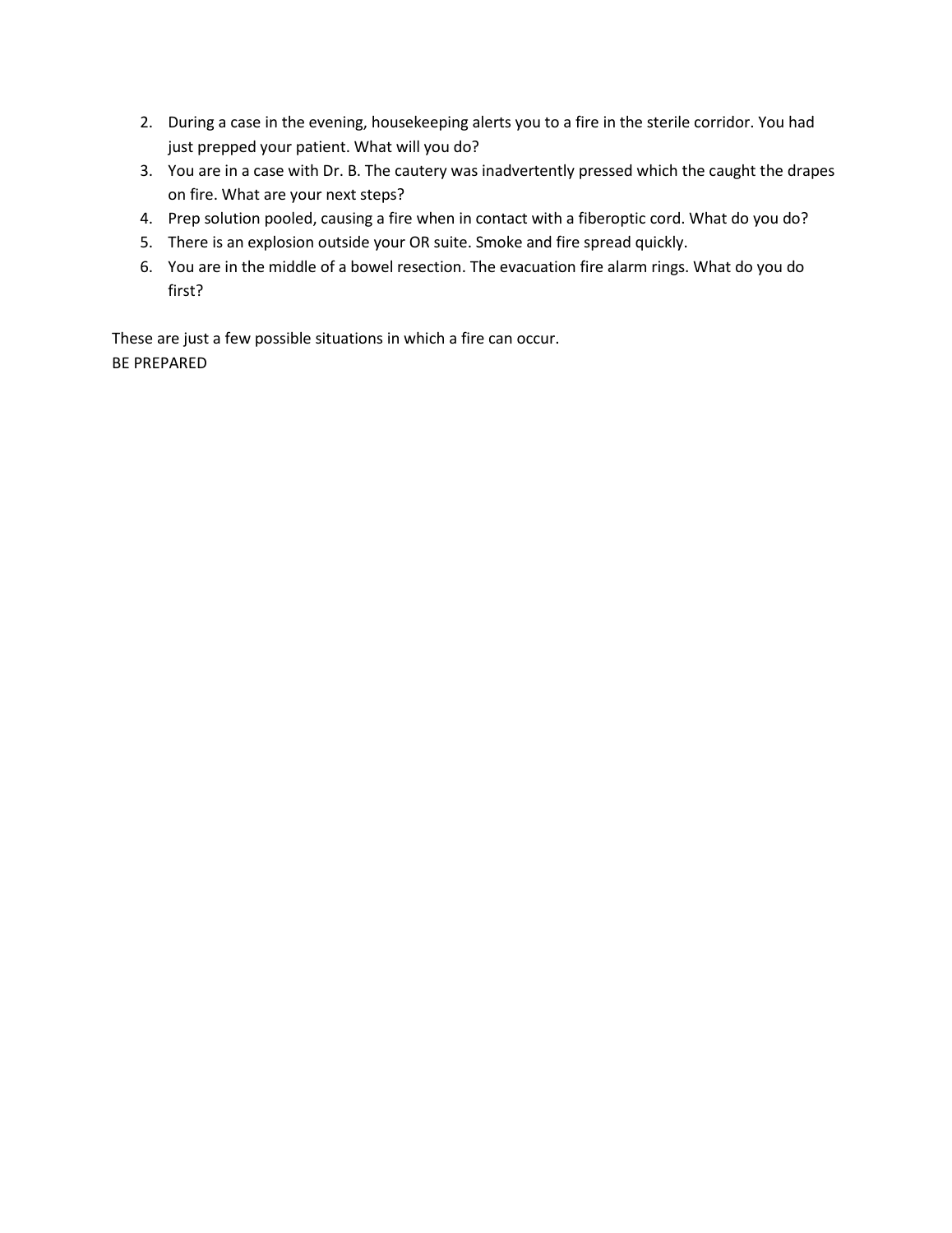## VPPR Report

A year has passed since I took over Pauline's post for the second half of her term. I have thoroughly enjoyed being VPPR, although it has been time consuming…it has been rewarding. I would encourage anyone interested in an executive position to put forth their name at the AGM during the National Conference in June, as this is an election year. Food for thought!!

I have included all the liaison reports that I have received, but being in an electronically advanced era, I can send any late reports as a separate attachment to the Membership. If anyone knows of someone not getting their Newsletter, please ask them to contact me via email.Our Newsletter is also online on the ORNAC website.

Hopefully we will have a strong showing at the Conference in June, providing we are not on strike….See you in June.

Janice Roche

VPPR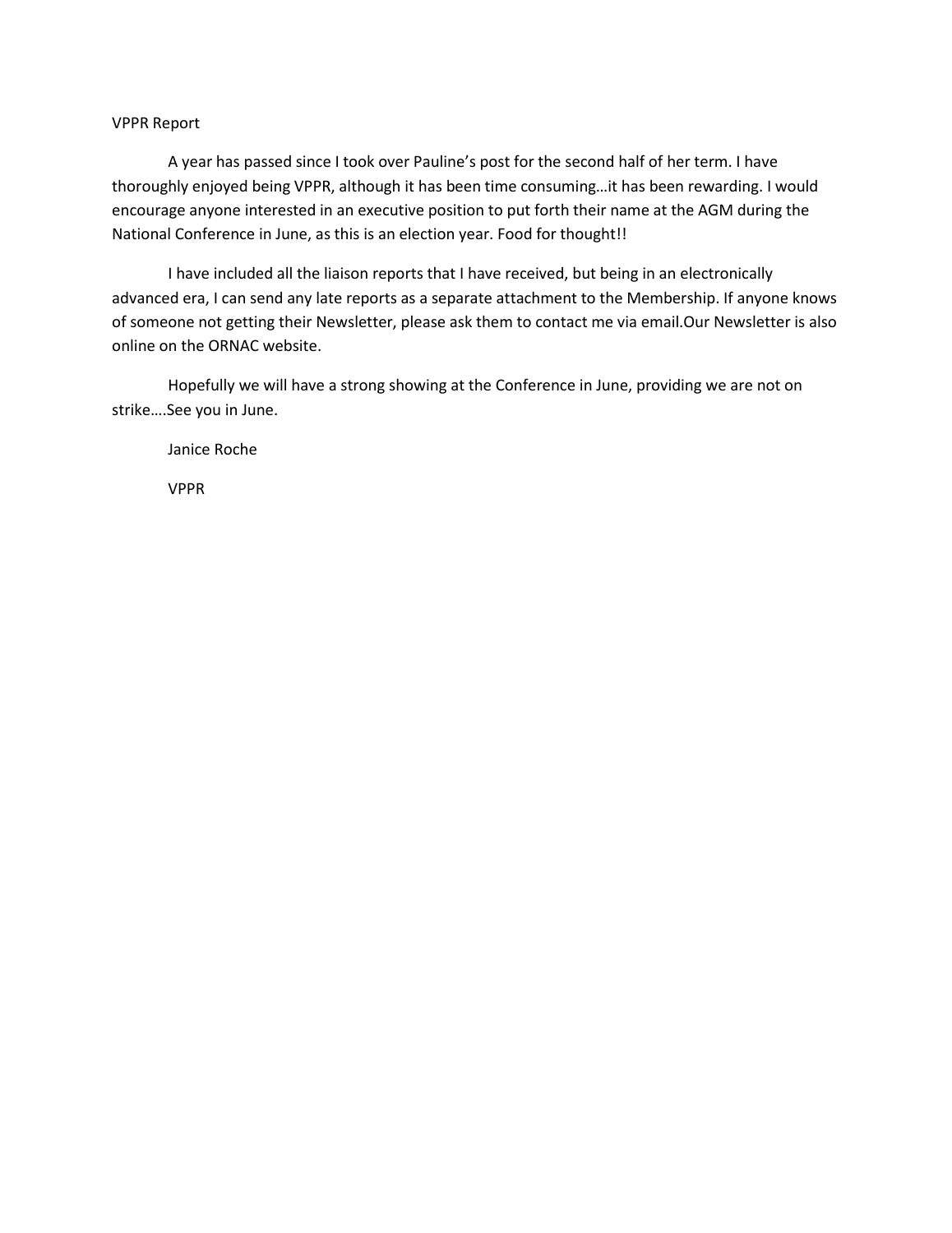Greetings from Gander

 The O.R. continues to be busy. We seemd to have solved the issue with Anethetists for the moment. However,in June, Dr. Ciganovic will be leaving us to go to Ontario, dropping our number down to three again.

 We've had a few incidents where elective surgery has been cancelled due to unavailability of beds. This issue seems to have settled for now.

 There have been several staff changes in both the operating room & PACU.. Patti McHugh started working with us in the fall. Patti completed the Post Grad O.R. Course at Capital health in Halifax. Patti hails from Grand Falls-Windsor originally so we were very pleased she came to work with us. Sheila Guy has taken a position with Professional Development & we wish her well in her new role. Lois Flynn has taken over the position of Patient Care Co-ordinator and is doing a fabulous job. Lorraine Suley has taken a temporary postition in staff education. Lorraine will be returning to the O.R. for the summer months. We've had several staff moving between PACU & O.R. & it seems like everyone has finally settled into their respective positions. Congratulations are sent to Marlene Kelly, Anne Ledwell & Sandy Hodder who have successfully completed the Health Assessment Course. Also Nancy Dove & Deneka Pottle have successfully completed another semester of Nurse Practitioner/Bachelor of Nursing Program. Way to go girls!!!!

Congratulations to Jennifer Rice on the birth of her son, William James. Jennifer continues to enjoy her time off with her little one.

We are pleased to say we will be sending 12 people to the National Conference in June. Needless to say we have been busy with fundraising efforts. During Christmas our chapter of N& LORNA made placemats & Christmas Wallhangings to sell. This went over really well. Edna Hartery donated a beautiful home made tote bag which was placed on tickets as another means of raising money.

Our Surgeons have been very supportive and have agreed to modify their lists to enable as many staff as possible to attend.

We'll see you at the National in St. John's.

 Regina Young Gander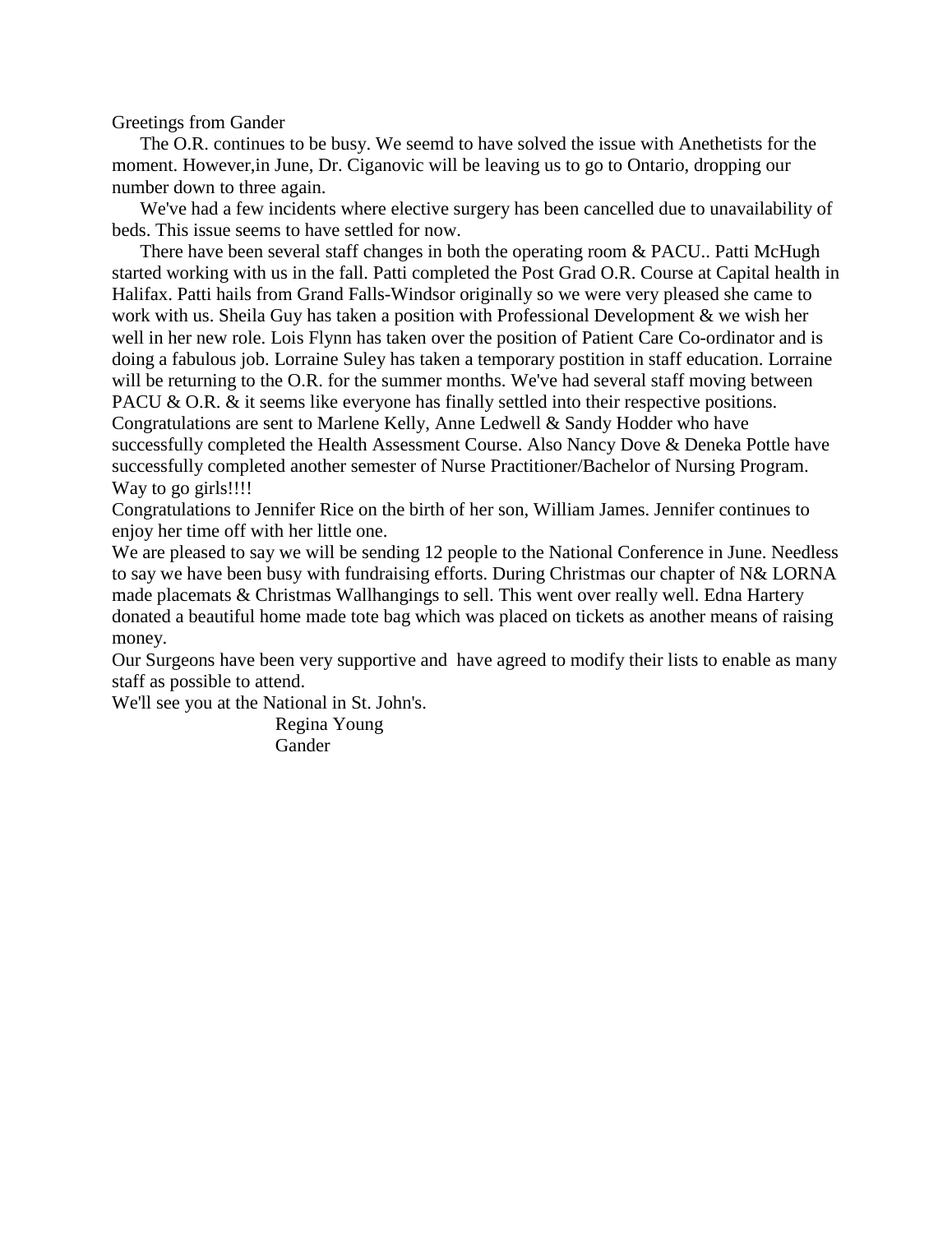Greetings from the west coast!

We are all getting geared up for the National. We are hoping to have eleven attend from here. How busy we have been fund raising. Bake sale, silent auction, lunches. Our chili, stew and soup lunches were big hits.

Congratulations to Gina Welsh, Arlene Deon who have graduated from the OR nurses course. Presently we have three doing the ORT course. Welcome to Angela Hackett, RN float pool for OR, POOR and DS. Angela comes to us from Ontario.

Busy operating rooms working full out on days , spilling over into most evenings.

Susan Pardy has returned to her position as charge nurse in general surgery. She had been away from the department with Meditech, our OR computer charting. Jennifer Day has gone back into the rotating nurses schedule.

We recently held a CPR blitz. Most of the OR now recertified for another year.

Four nurses are going to Houston, Texas for a custom pack tour with Alcon.

New equipment includes: 12 inch image intensifier and c-arm with all the bells and whistles. Endoscrub for doing fesses. Stryker foot/ankle fusion set

Have a great spring! See you in St. John's!

Roslyn Dominey Liasion Western Health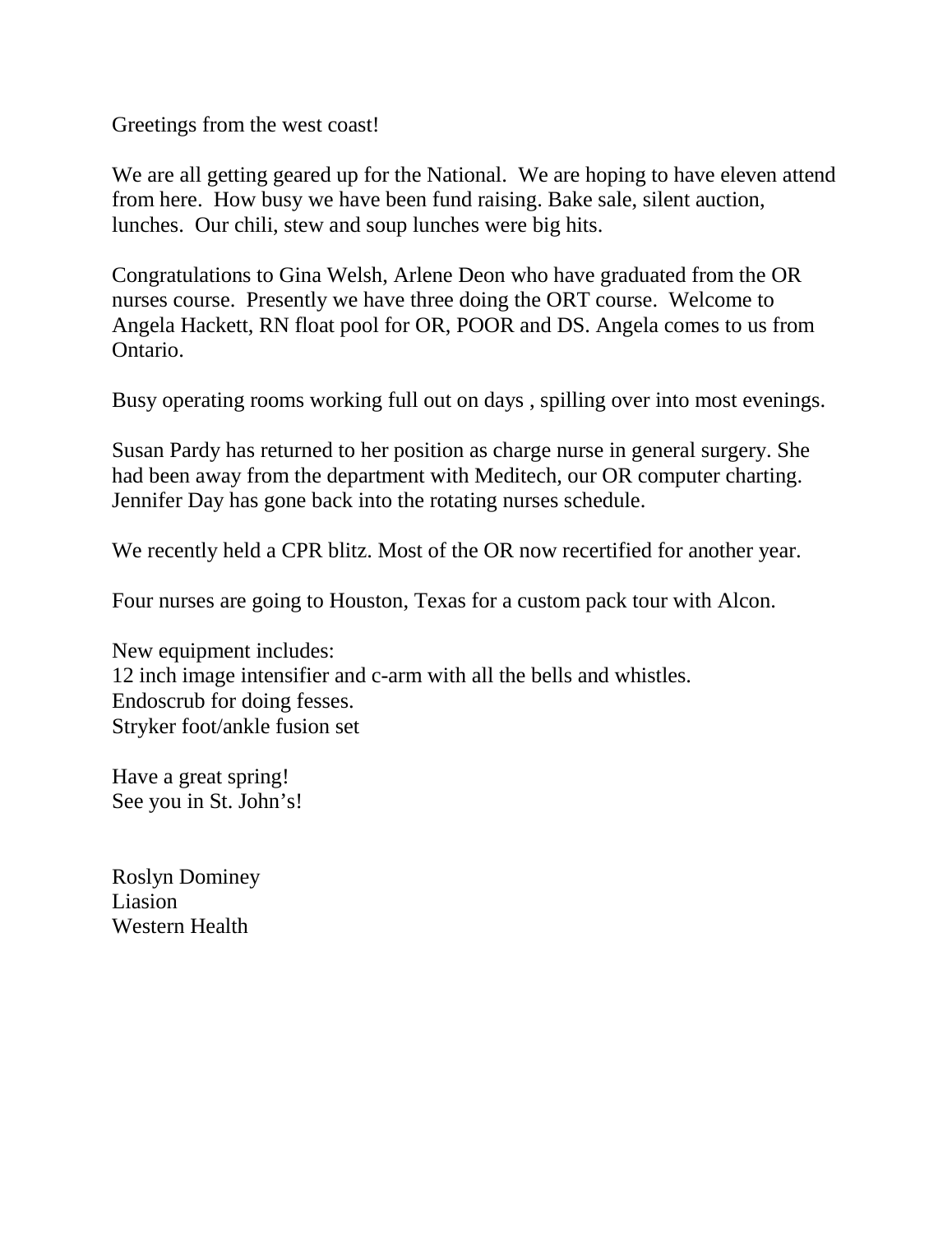Greetings from the Janeway,

Finally we get to experience some warm weather again. Everyone is happy the snow has melted away, and with the warm weather comes loads of work to clue everything up for the upcoming national. It seems all of the committee's are on overdrive as the time quickly approaches for us to greet our fellow Operating Room nurses from across the country. Anticipation as well as excitement is setting in around town as the final details are being addressed. Without question a fun time will be had by all as we host and participate in the 2009 ORNAC Conference here in St. John's.

We have had a busy winter and early spring here at the Janeway. With 3 to 4 rooms running a day we need to say a huge thank you to our casual staff who continue to keep us afloat as we wait with eagerness for our new staff from other area's to join us. Kim Snelgrove is due to join us in June and Sherry-Lynn Lewis will be starting with us at the end of May. We are looking forward to them arriving. We are still keeping our fingers crossed that we will see our other new staff members in the near future.

We have had three new staff member join us this winter and one return from maternity leave. Audra Frampton is an OR Tech who came to us earlier this year from Grand Falls – Windsor, Rodney Crane is a nurse from Carbonear who is doing some casual shifts with us and Betty Murphy is an MSA who has joined us this winter. We would like to extend a big welcome to all three. Cherie Ruiz is back from her maternity leave and we are very happy to have her back. We have also had 3 staff members leave us for year long positions as mommies. Pamela Griffiths and Allison Holwell had baby boys in January and Wanda Glover is not so patiently waiting for her baby to make his or her way into the world any day now. We wish all three the best with their families.

The Janeway has made some big equipment purchases over the winter. We now have a both a Stryker cordless drill and saw as well as a Synthes cordless drill. We purchased an Aesculap Ventriculoscope and Pedioscope for our Neuro Surgery program. ENT has received a new Xomed drill and Ortho has a new Pediatric Hip Locking Compression Plate system courtesy of Synthes.

We are trying to send as many people as possible to the National ORNAC Conference starting June 7<sup>th</sup>. Everyone is excited to be a part of such a huge endeavor. Those who are on committee's are working hard and those who are not are eager and willing to volunteer any help they can offer. We look forward to seeing everyone from across the province and meeting new Operating Room staff from across the country. See you all in June!

Karla Faulkner

N&LORNA Liaison Janeway Operating Room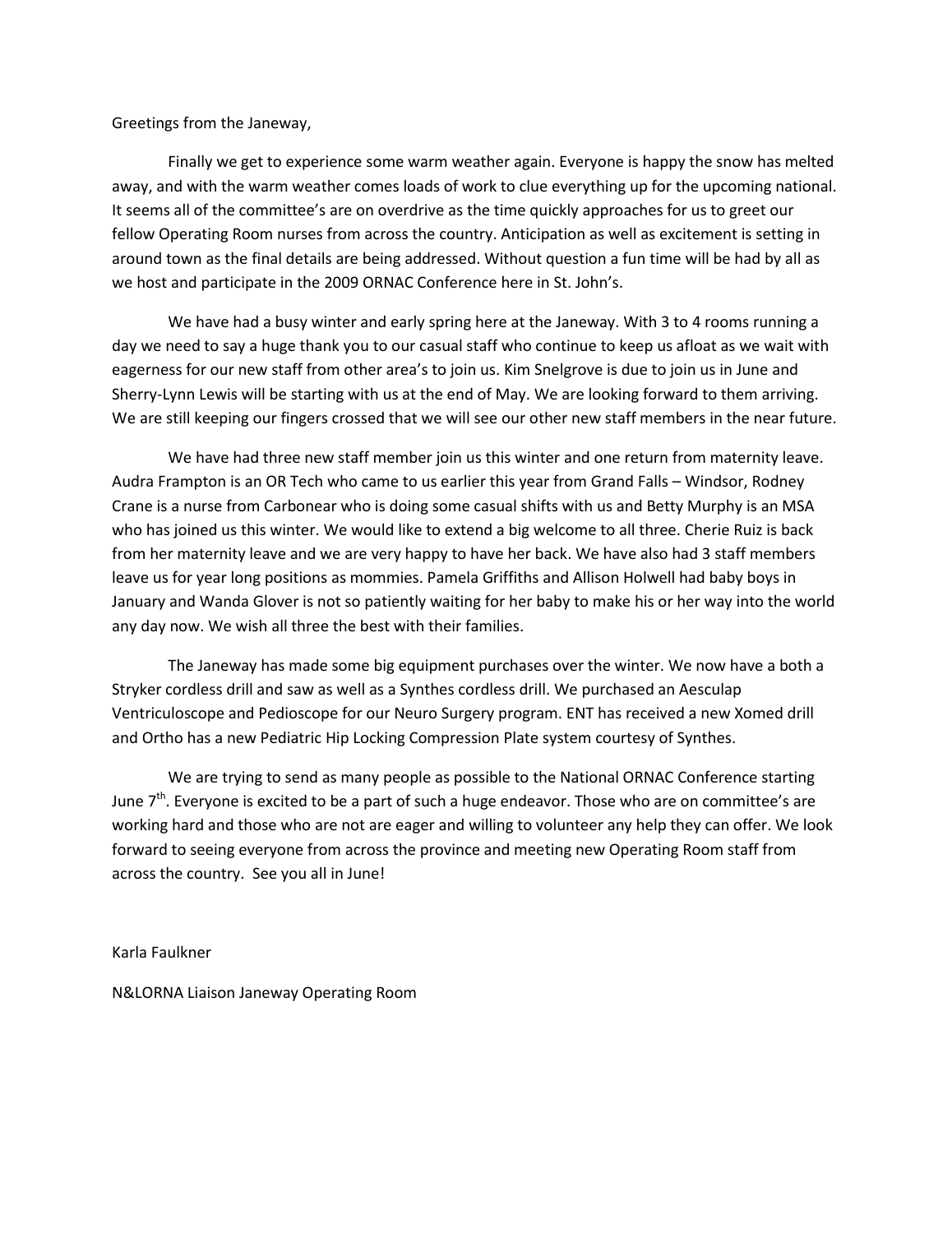Date: April 22, 2009

Re; Liaison Report from St. Anthony

Hello to all fellow OR Nurses. Spring is officially here, after a long winter. Still doesn't look much like spring outside, but it's slowly getting there. Temperatures are improving, and the days are longer. Nice to get up in the morning in the daylight, and nice to have those long evenings. Great weather for skidooing, or skiing for another few weeks, after work, of course.

Speaking of work, it's been a busy year again here. We did a total of 3072 Cases this past year. 1253 Main OR , and 1818 Minor OR( Incl Endoscopies, and other Special Procedures). This includes General Surgery, Orthopedics, OBS/Gyne, Urology, ENT, Ophthalmology, Anesthetics/Pain Control, and Dental Surgery.

We have had some changes in staffing. Including, the resignation of Betty Murrin, RNFA, who relocated to Corner Brook. The addition of Gina Elliott, RN, Loretta Pollard, RN, and just recent Trina Decker, RN. Welcome girls to the OR. The end of May, '09, will be the end of an era for Ms Marie Hillier, ORT, who has worked with this organization for 50 years, and has decided to retire. She will be missed by all, and we congratulate her on her retirement. Quite an accomplishment. Thank-you Marie.

The end of June, '09, we will also loose one of our casual/relief nurses, Ms Daphne Savory, RN, who is relocating to Stephenville. We wish her and her family well, and we thank Daphne for helping us out on a regular basis. You too will be missed greatly. Good luck with the move.

We need a contract soon to help replace all these nurses......

Some new equipment that was purchased last year included, an Anesthetic Machine, Glideoscope, Flexible Cystoscope, Recovery Room Monitor, and 2 Smoke Evacuators. Looking forward to some more much needed equipment this year.

We have been approved and are planning to send 3 of us to this year's National Conference, in St. John's, including Myself( Kerry Decker), Claudine Rose, RNFA( who I should also congratulate on her new role and position as RNFA), and Tammy Burden, RN. We are looking forward to attending our first National Conference, and we thank our managers and education dept for approving our requests to attend.

Good luck to the Organizing Committee of the National Conference, and I'm sure it will prove to be a very informative and entertaining conference. See you all in St. John's, in June.

Thank-you.

Kerry Decker, RN

NUC Surgical Services, CSCMH,

St. Anthony.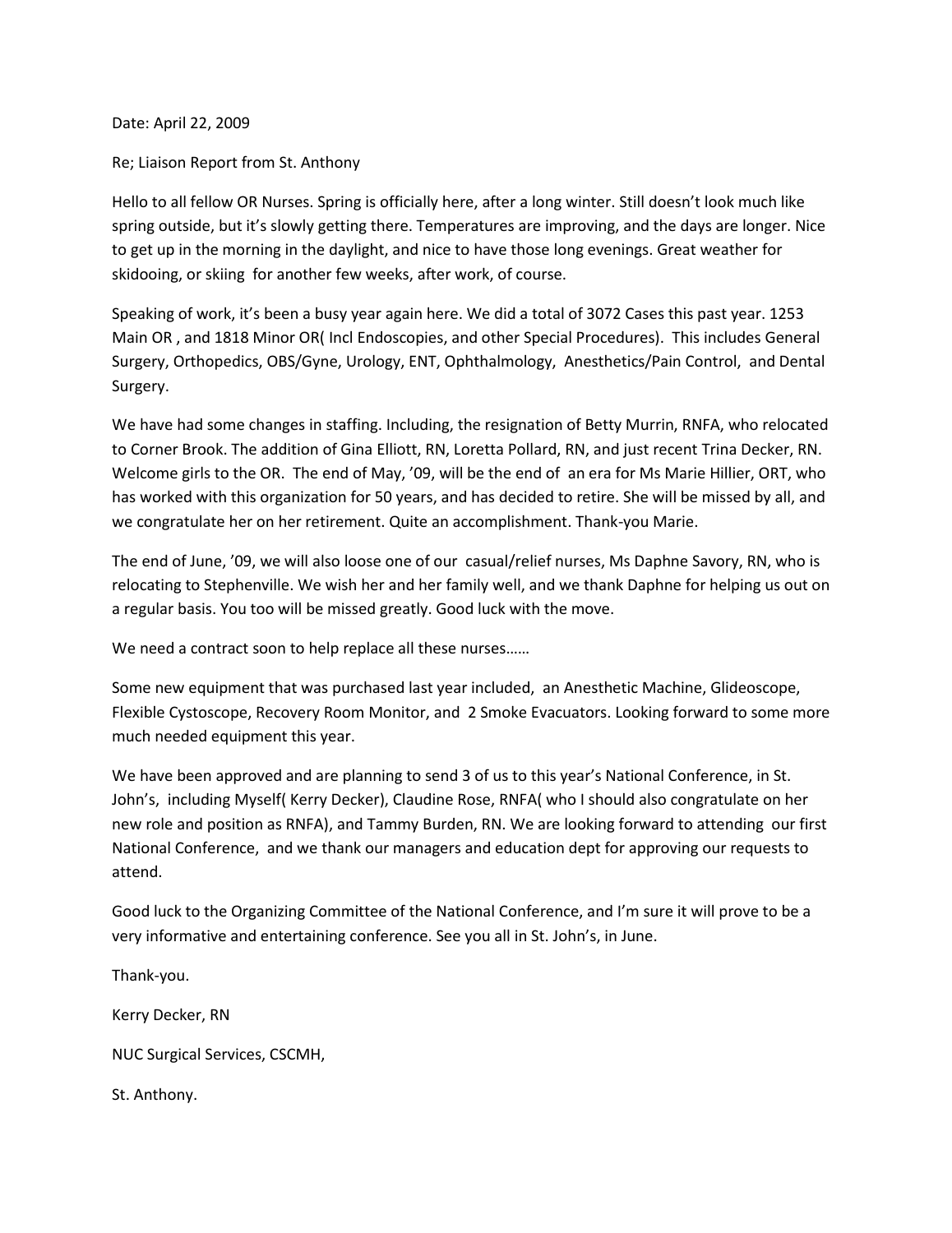Hi to everyone from the O.R. at Carbonear General:

It's hard to believe that Spring is here. Before we know it, Summer will be upon us and we'll be back to one O.R. for the season.

There have been a few changes here in Carbonear since our last update. Our biggest change to date is our new Team Leader. At the end of April, we will be bidding farewell to our present Team Leader, Veronica Pynn, as she retires after ten years in this position, and a total of twenty-nine years in the O.R. We then welcome Karen Hanley as our new Team Leader. Although new to this position, Karen is no stranger to the wonderful world of the O.R. Karen has been staff nurse here in our O.R. for the past ten years and prior to that, has worked in the E.R. and ICU. Best wishes to Veronica for a wonderful retirement and good luck to Karen in her new position.

As for our physicians here in Carbonear, we are still recruiting for one anaesthetist. With one vacancy in that department, we have had many locums to give Dr. Openshaw a helping hand. Dr. Pealing, Dr. Mahesh, Dr. Kayal, Dr. Sanchetti, Dr. Van and Dr. Buitendag have been a wonderful help to us. Also, Dr. Guha has provided locum General Surgery coverage for us from time to time, along with Dr. Coetzee.

We are also recruiting for a new Gyne/Obs. Since Dr. Garisa left last Summer, we have been operating with one Gyne/Obs and depending on locums to provide relief for Dr. Akintola. Dr. Abulhafid, Dr. Agboola and Dr. Prior have also been here to provide a helping hand. Many thanks to all of our Locums.

As of right now, we have two staff members attending the National Conference in St. John's. I'm sure a good time will be had by all.

In closing, we would like to wish everyone a great time at the Conference. Take care and have a great Summer!

Kim Sheppard

Jacqui Evans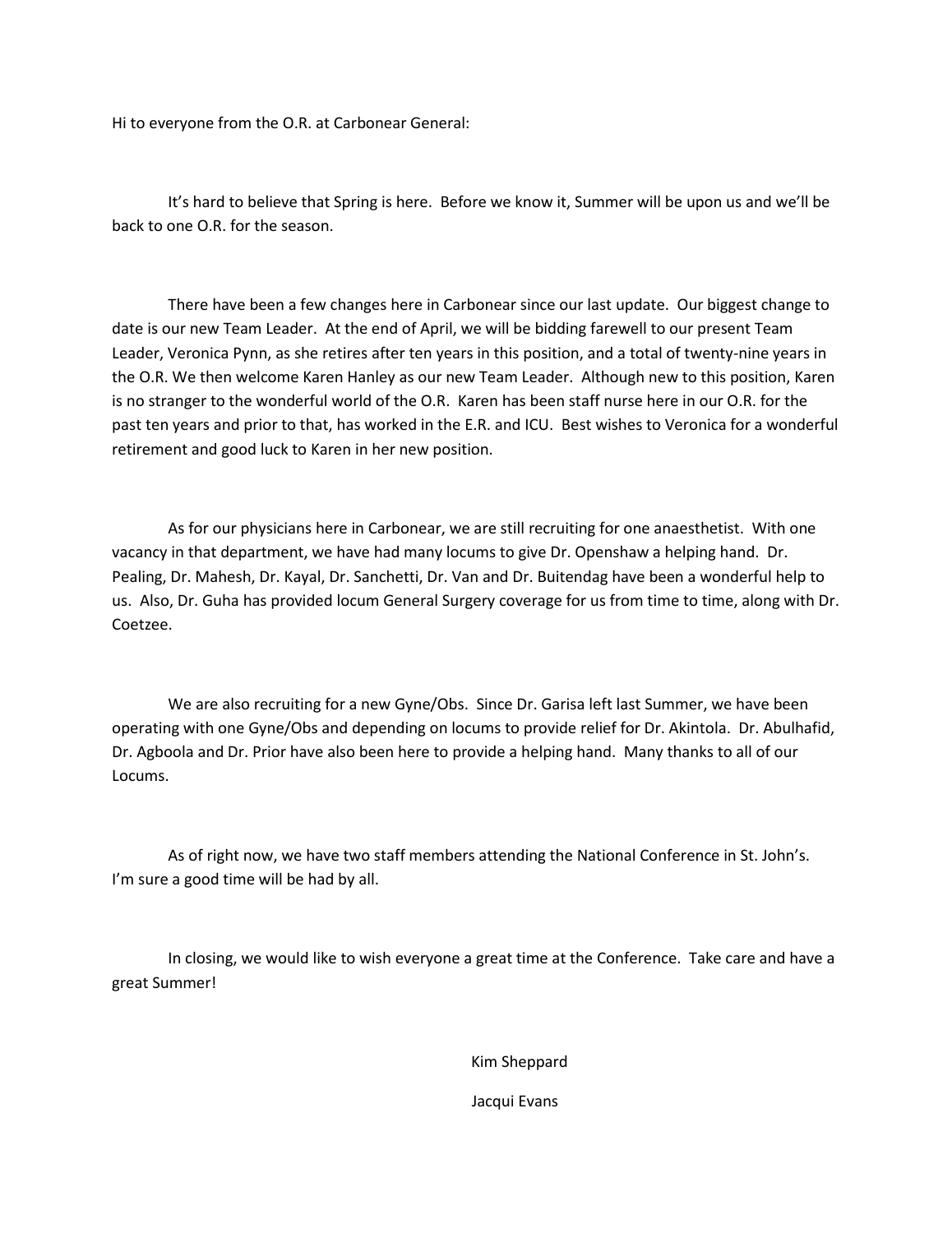Hi Operating Room Colleagues,

It's Easter week and we are having a slowdown, it's great, we are running four O.R.s instead of seven. We are having snow in St. John's today, so the day or two of warmth previously experienced, was just a tease as usual at this time of year.

We have finished evaluating the waterless scrub system and have tendered (as a program) for this product. We are planning to continue it's use until the tender is finished, neither nurses or surgeons want to do with out it!!!

The Skin Prep Study data is completed and Glenda Tapp will be presenting the results at the ORNAC conference in June.

The Navigation Machine for ENT (Dec newsletter) is being used and really appreciated by the ENT group. I had the lady's Auxiliary dress and go into the O.R. to view the set-up and the machine. They contributed 160,000.00 toward it's purchase.

There was a "photo shoot", yes, that's what they called it, all very exciting. I think the ladies had a great time dressing up in O.R. greens and venturing behind the "closed doors".

There are 12 O.R. nurses attending the ORNAC conference in June, and most of them are extremely busy as you can only imagine, with their various committees as the conference fast approaches.

We had two student nurses in Feb. for an eight week period, they really enjoyed their experience, so we may have some potential recruits. We have one nurse orientating and two more arriving on April 20, 2009. This will help replace all of the retirees. Joan Kehoe and Brenda Jardine both retired the end of Jan. We had a lovely retirement dinner for each of them with a great attendance by support staff, nurses, surgeons and anesthesiologists. The "O.R. Chicks" performed a song that was written for each nurse, ( lots of input from all groups on funny things that occurred over the years). This performance is usually the highlight of the evening, and a good laugh for all.

We hosted a Baby shower for our pregnant ORT, the first one we've had in ages, there were lots of "OOHs and AAHs " over the beautiful outfits. A lot of our staff are of the grandmother vintage, so we really loved this celebration.

We continue with weekly inservices on Tuesday mornings, Dr Felix presented on his trip to Ethiopia, where he was one of a group of surgeons teaching young African medical students how to perform surgery, the photos from there were fantastic. Dr. Felix is returning again this month and taking another Gen surgeons ( Dr Pollett) with him for this teaching session.

I think that's the update for now, we are hoping to see you all in St. John's in June.

Respectfully submitted

Shirley Taylor Liaison Officer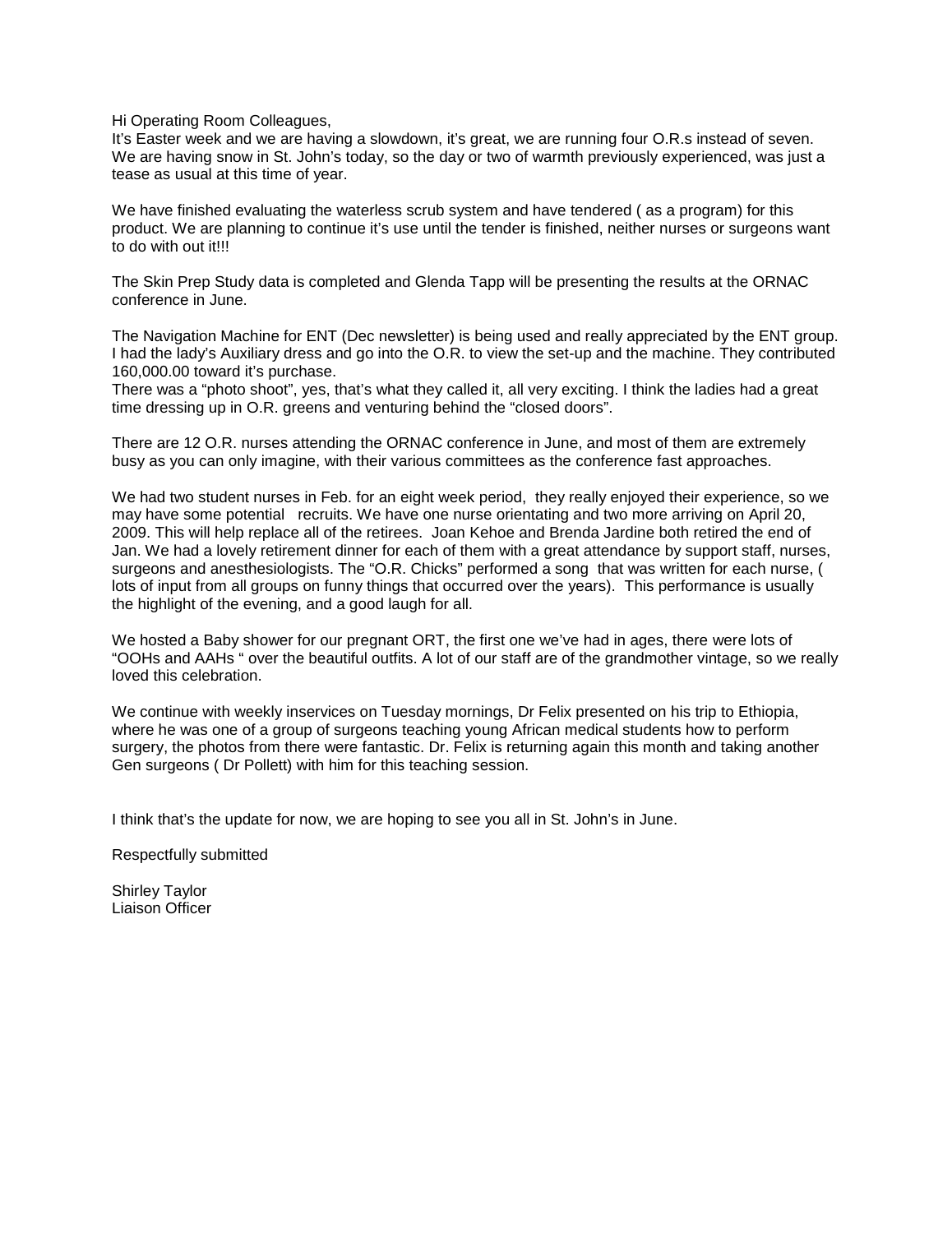Hi from Burin,

Well well well, another year or two has past?? Where does the time go?? Things are good here and we are always busy. Our days are continually full of surgeries and scopes and a lot of evenings as well as weekends..see…little change!!

 We have had two Nursing students with us and they are both finished and will soon be starting their positions with Eastern Health.We have also had a few Nurses that have been crossed trained for the Day Surgery Unit, Recovery Room and the Special Procedures Room, and we need all the help we can get.They are doing great and hopefully they will be back from time to time to keep their skills up and continue to feel comfortable in their roles here.

We have had a few off due to sickness or injuries, Dawn is still off and we are wishing her a speedy recovery so she can get back with the gang again soon. I was off for awhile as well after having an MI and stent placement. I guess he wasn't ready for me yet!! I am back and raring to go.

We are sending two to the National Conference so we are hoping to see some old friends and make some new ones. We hoped to send three but it didn't work out that way. It'll be great to get all the new information from the Exhibitors and hear some interesting education sessions.

Since last year Pat has been blessed with a little Granddaughter and her time here seems to be winding down.But, who knows when she'll decide to leave? As well in the past year she moved into a lovely new home. Congrats Pat on both issues.